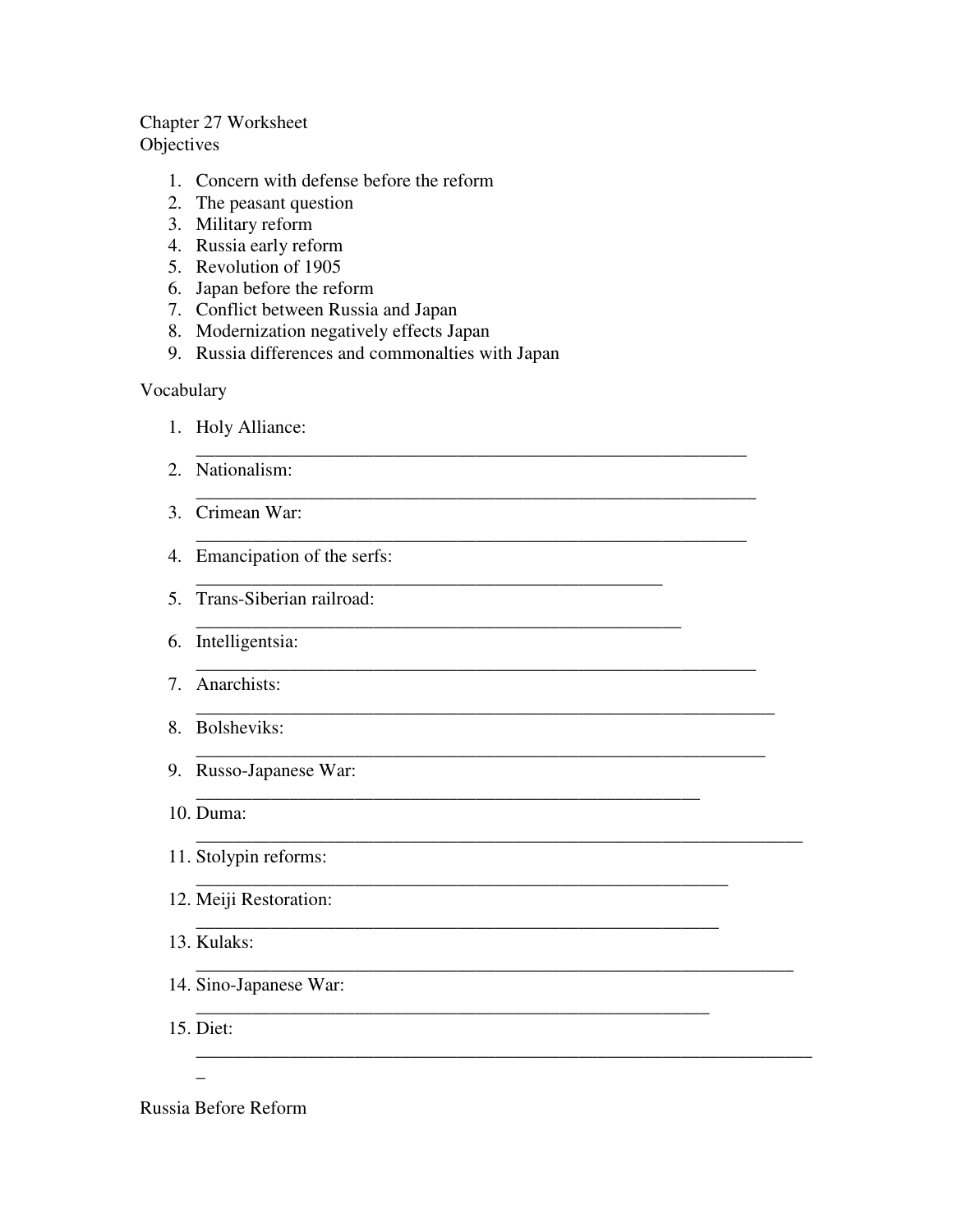- Social
	- o Instead of improving their techniques, lords tightened the labor obligations of their serfs
	- o Stagnant society
	- o Agricultural society was based solely on the serf labor
	- o Leading social issue: serfdom
	- o Needed to meet humanitarian standards and have cheap and flexible labor
- Political
	- o The Holy Alliance: an alliance between the conservative monarchies of Russia, Prussia, and Austria to defend religion and establish order within the monarchies; actual alliance accomplished little
	- o Censored intellectuals tried to create liberal and radical political views among citizens
	- o Liberal views spread to the Russian elite
- Interaction
	- o Continued the tradition of territorial expansion
	- o Imported high-tech western machinery and other equipment
	- o Crimean War
		- Western powers won because of industrial advantages
			- They had ships to transport their more advanced weapons
		- It hurt more than it helped
		- Caused the Russians to realize that reform was essential
- Cultural
	- o Various types of art created a sense of nationalism throughout the country
	- o Luxury goods from the West were used to display respectability of the great aristocrats
	- o Responsible for protecting Christianity in the Holy Land
- Economic
	- o Falling increasingly behind the West in technology and trade

#### Russia Early Reform

- Social
	- o Emancipation of the serfs: the serfs received most of the land but obtained no political rights, and they had to stay in the village until they could repay the aristocracy for the land
	- o The tzar was not interested in destroying the nobility like most of the other Europeans
	- o The emancipation created a larger urban labor force
	- o Substantial population growth because of use of the potato
	- o Nobles no longer directly ruled the peasants
	- o Women got access to higher education and professions
	- o Lacked a middle class so the revolution hoped to create one
	- o Semi-skilled industrial labor force grew rapidly with the urban working class
- Interaction
	- o Maintained a good army to keep out invaders and fight in battles and wars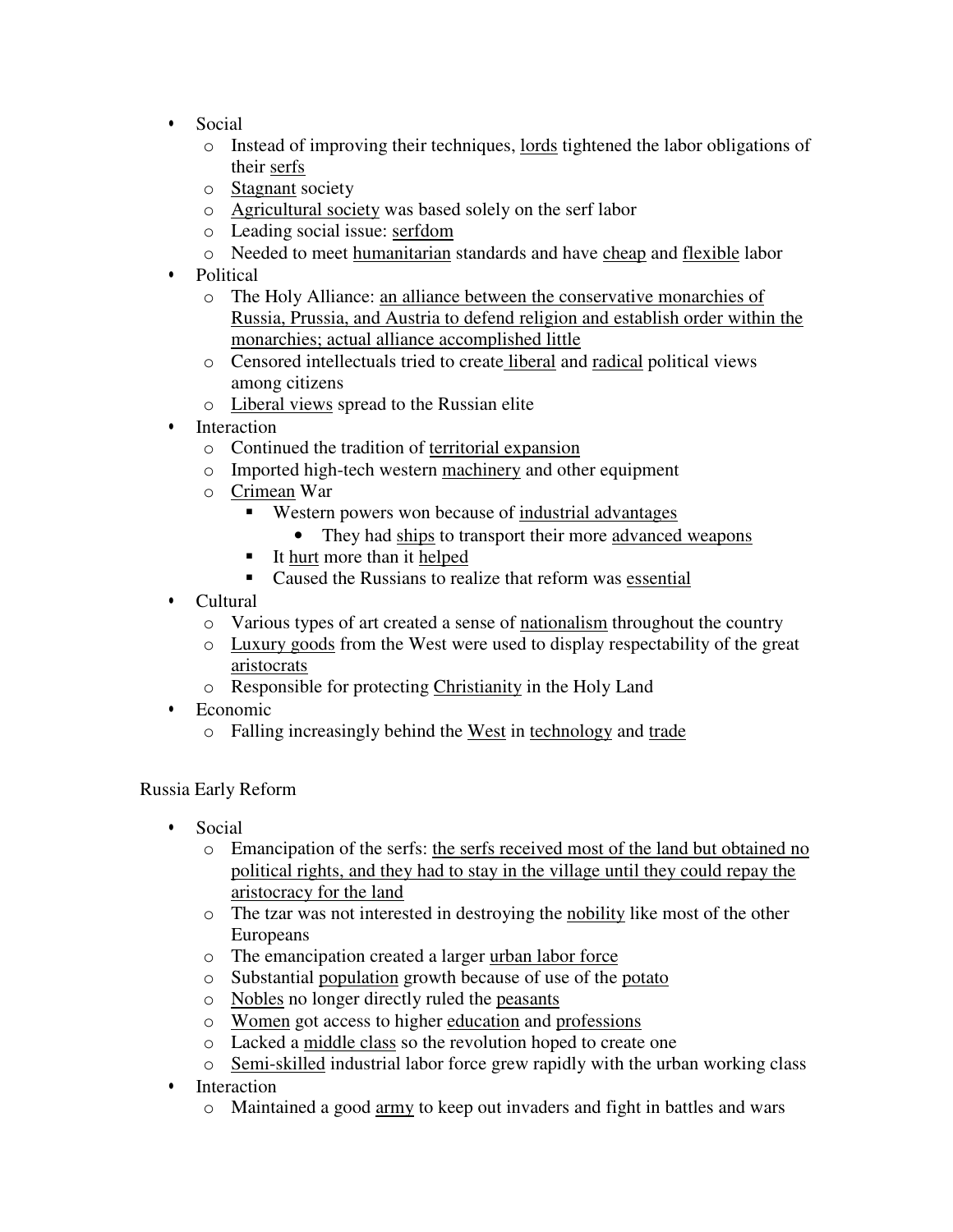- Promotion of merit and military organization
- o More than half of Russian industry was foreign owned and operated
- Cultural
	- o New market brought popular books and other reading matter to Russia
- Economic
	- o Trans-Siberian railroad
		- Connected European Russia with the Pacific
		- Expanded Russia's iron and coal regions
		- Allowed for an export of grain
		- Helped pay to import advanced western machinery
	- o Modern factories began to pop up in large cities
	- $\circ$  Ranked 4<sup>th</sup> in the world's steal production and textile output

Russia Early Reform Cont.

- Social
	- o A group of radical intelligentsia became an increasingly active class in Russia.
	- o Protest was heightened by the limitations of the reform and the industrialization.
- Political
	- o Business people and professionals sought more political rights and freedom.
	- o Some intellectuals became anarchists who wanted to take over by winning peasant support.
	- o Government reaction was to pull back from reform, introduce censorship, and send protesters to Siberia.
	- o Assassination of Alexander II.
	- o His successors opposed the reform and continued political, religious, and ethical repression

### Revolution of 1905

- Social
	- o Urban workers and peasants joined liberal groups because of the loss of the Russo-Japanese War.
	- o The minister aimed to create a market-oriented peasantry
		- Divided from the rest of the peasantry mass.
		- Some entrepreneurs among the peasants, also known as kulaks, did increase production
	- o Most nations established serfdom but landlord power remained extensive.
- Political
	- o New Slavic nations, Siberia and Bulgaria were created.
	- o After the defeat the government created the Duma, or national parliament.
	- o The reform quickly fell apart as the tsar took authority away from the Duma, withdrew rights, and resumed police repression.
- **Interaction**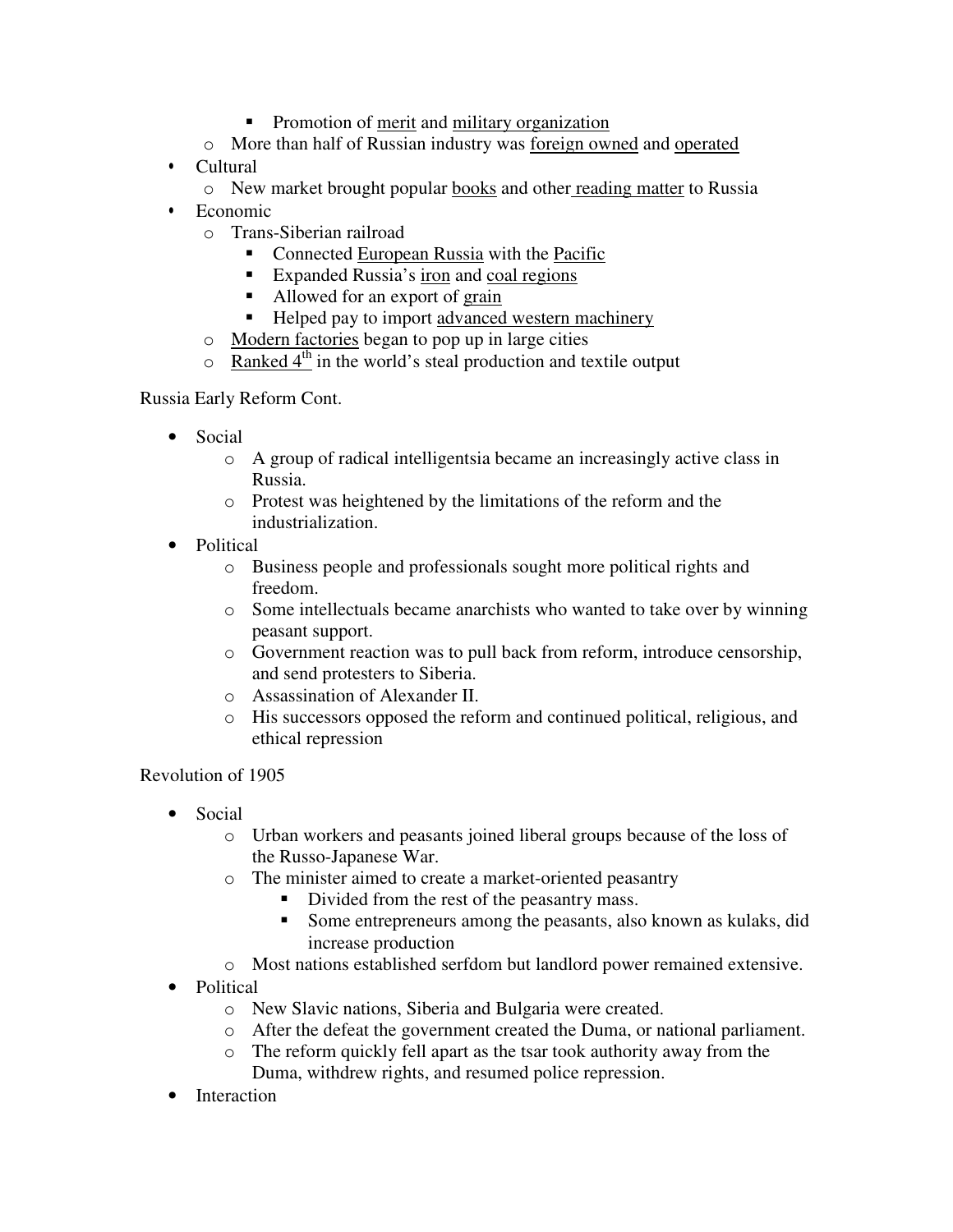- o Russia was active in Persia and Afghanistan.
- o Russia was defeated in the Russo-Japanese War.
- Economic
	- o Industrialization was minimal.
	- o Remained agricultural exporters dependent on Western markets.

### Japan Before the Reform

- Social
	- o The Japanese adapted to the industrial change and internal market reform.
	- o The upper class became more secular.
- Political
	- $\circ$  In the beginning of the 19<sup>th</sup> century the shogunate continued to combine a central bureaucracy with semi-feudal alliances between the daimyos and samurai.
	- o The Shogunate were defeated and Emperor Mutsuhito, Meiji, took charge.
- Interaction
	- o American naval squad forced Japan to open up to the West
	- o Shogunate Bureaucrats yielded to Western superiority.
	- o
- Cultural
	- o Education expanded beyond the upper class
		- Led to the highest literacy rate outside the West
- o • Economic
	- o Government encountered financial problems because taxation was based on agriculture while the economy was becoming more commercialized.
	- o By mid nineteenth century economic growth was slowing as technological limitations hindered agricultural growth and population increase.

### Industrial and Political Change in the Meji State

- Meji
	- o Abolished feudalism, samurai class & replaced the daimyo
	- o Enforced centralized imperial rule, bureaucracy & limited representative institutions
	- $\circ$  Issued a constitution and limited power to their **Diet** (parliament)
	- o Traveled abroad to discover modern political forms

# Japan's Industrial Revolution

- Created conditions necessary for industrialization
	- o Government banks provided capital for industry
	- o New agricultural methods lead to a surplus of food
	- o Guilds & road tariffs were abolished to create a national market
- Private enterprise played a role in Japan's growing economy